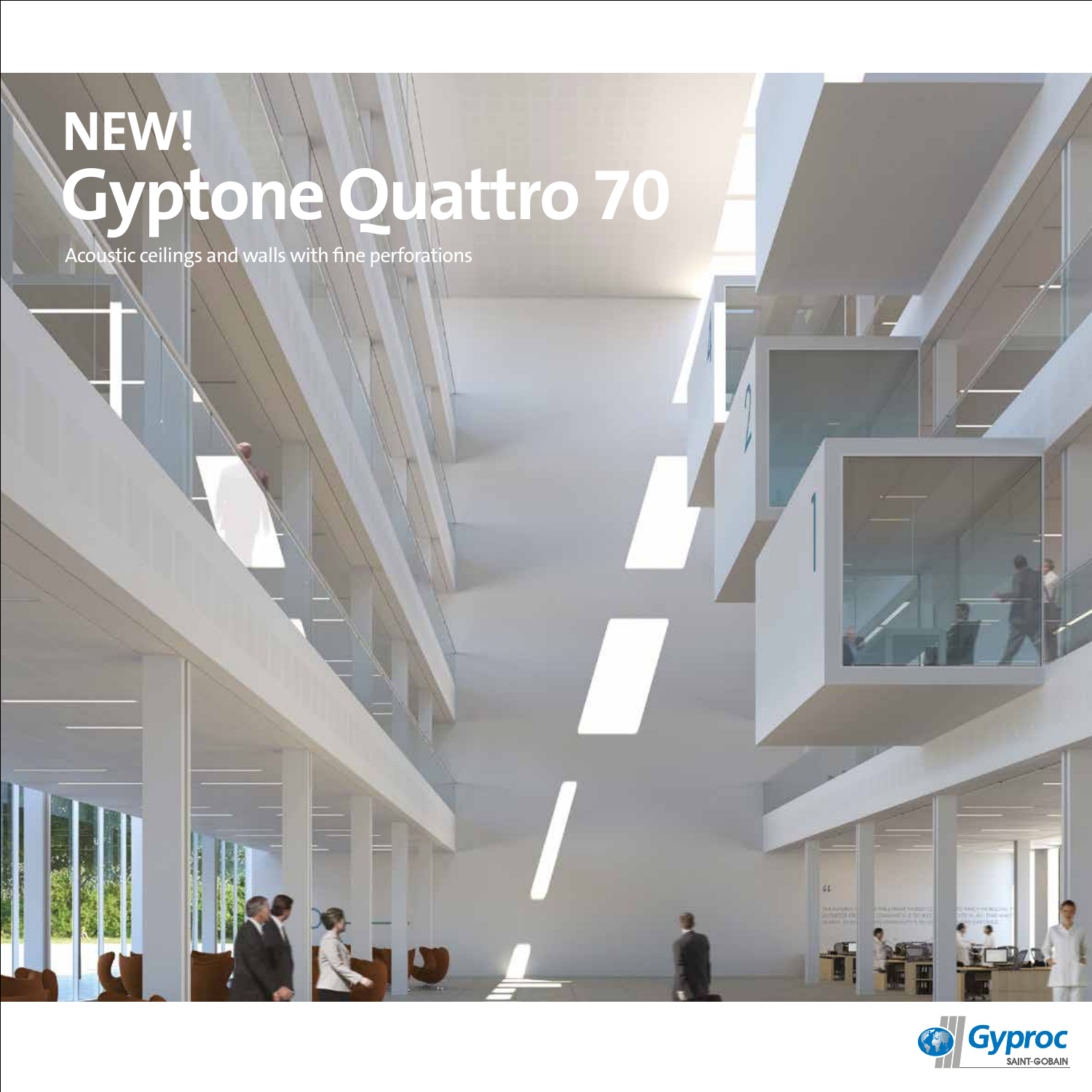# Clean, light surfaces with pleasant sound

#### **Create aesthetic settings with a pleasant sound environment.**

The new Gyptone Quattro 70 range allows you to design rooms with light, smooth and inviting surfaces – without compromising on acoustic requirements.

Gyptone Quattro 70 features fine perforations measuring just 3 x 3 mm. As such, they are barely visible and produce ceilings with a neat, clear look. At the same time, the perforations assure such good sound

that you can create aesthetic settings with pleasing acoustics.

Gyptone Quattro 70 is an ideal solution for walls and ceilings in schools, offices and businesses, as well as in hotels, restaurants, public buildings and many other settings – basically, in all environments where aesthetic design has to be combined with good acoustics, and where the ultimate aim is a durable, easy-to-clean solution with a long service life and thereby an attractive total price.

And if you are working on projects with tough acoustic demands – in schools or kindergartens, for example – your Gyproc sales consultant can help with advice and ideas about how to use Gyptone gypsum ceilings to create inviting and pleasant rooms that meet all market requirements.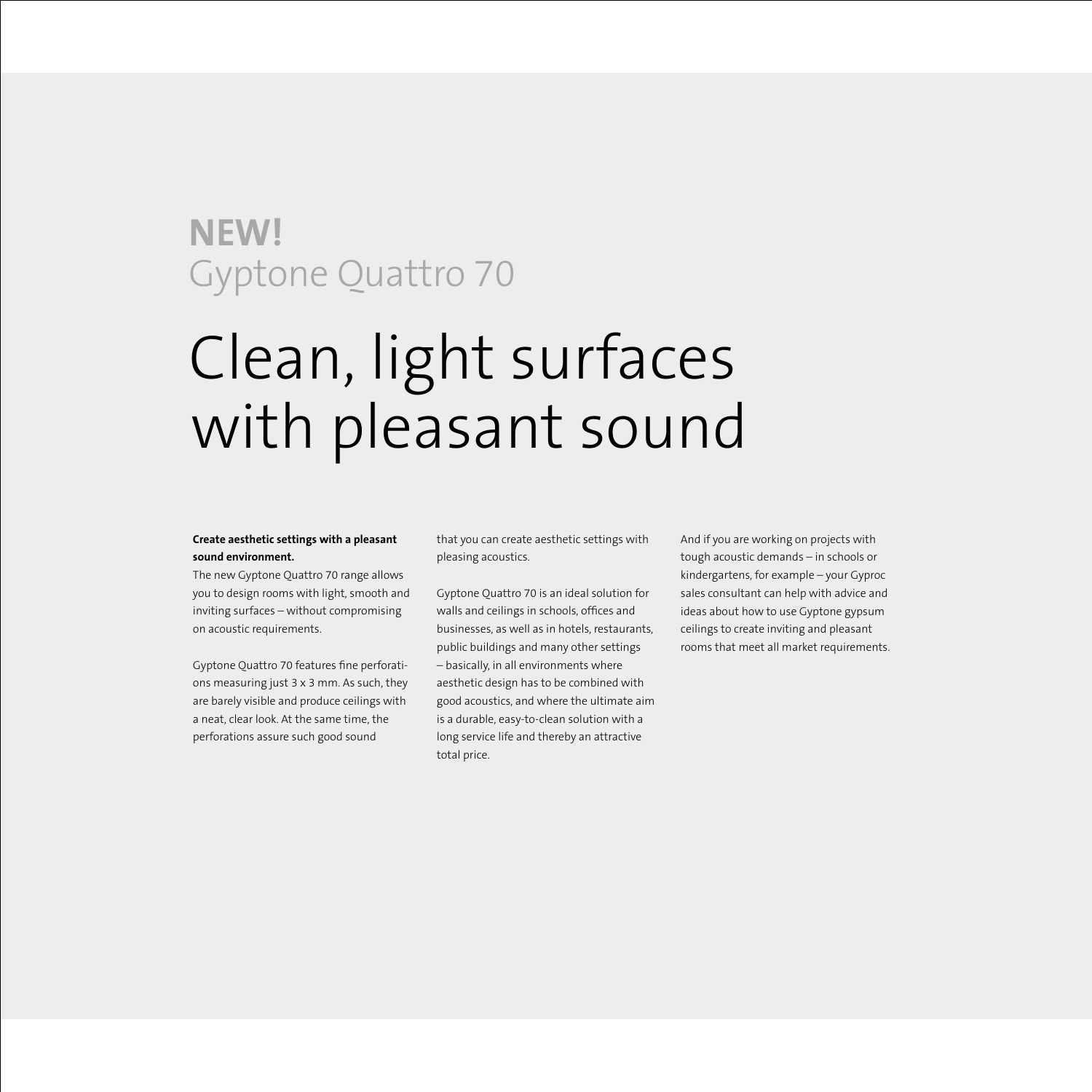### $\bullet \ \blacksquare \ \bullet \ \equiv$

专

Gyptone Quattro 70 is the perfect choice for all rooms where you want to create an attractive, light impression as well as a good sound absorption.

u۱

 $|| - 1||$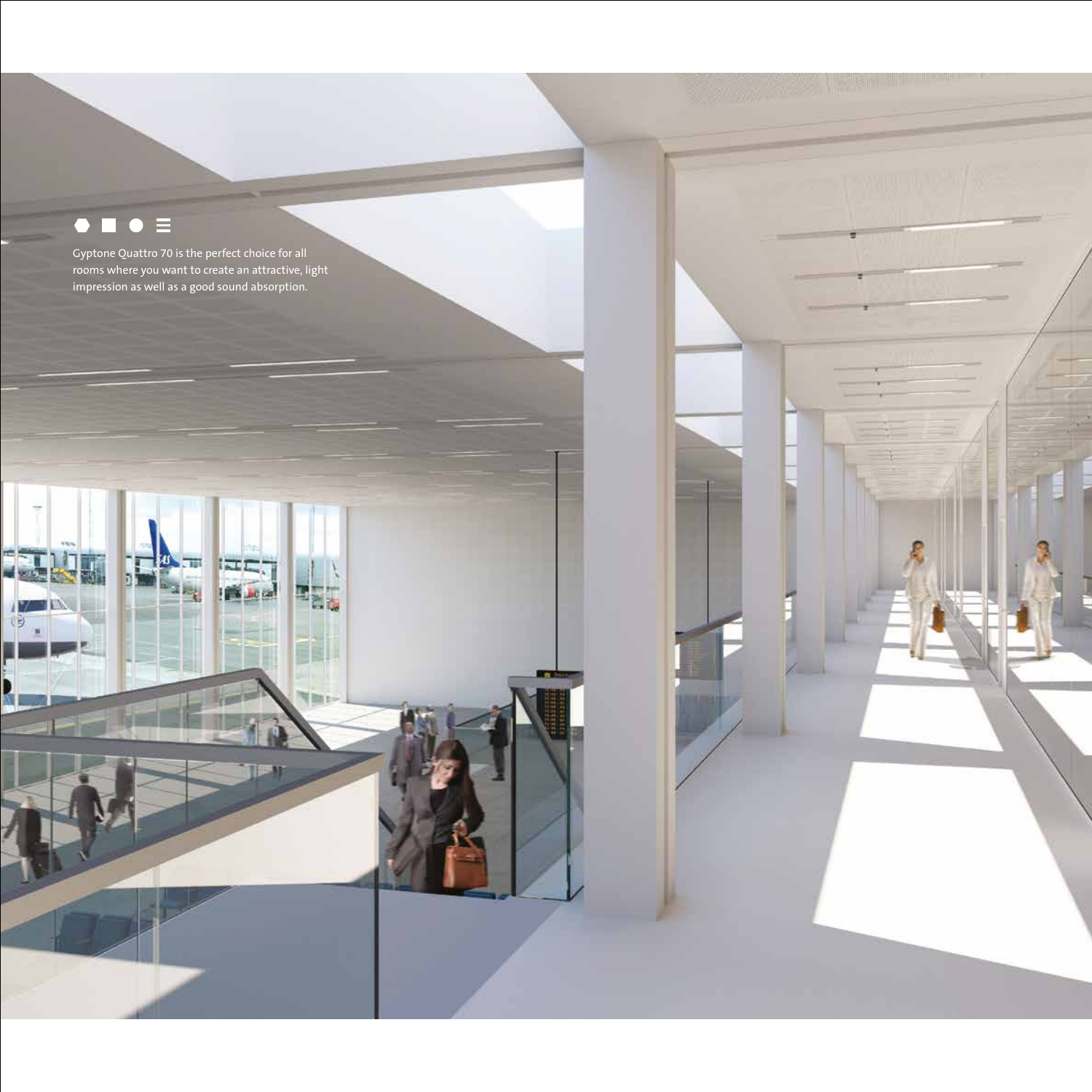# A world of inspiring design opportunities



The broad Gyptone range provides architects with almost unlimited opportunities to convert their creative ideas into bright, inviting rooms with elevated aesthetic properties and good acoustics – rooms where it is pleasant to work, relax and spend time. Rooms that reflect human life.

The Gyptone Quattro 70 range adds a new dimension. You can now create design with an even cleaner, lighter impression.

#### **Combine wall and ceiling panels – any way you want**

The Gyptone Quattro 70 range allows you to combine Gyptone BIG – fixed acoustic ceilings that provide clean, unbroken ceiling surfaces – with Gyptone demountable system ceilings that allow full access to all underlying installations.

Gyptone Tiles are fully demountable ceiling tiles available with both visible and concealed grid systems. You can also choose Gyptone Plank: a range of special ceiling panels intended primarily for hallways and corridors.

You can likewise design rooms in which products from the elegant Quattro 70 range are fitted on both walls and ceiling, because Gyptone BIG can also be used as a wall absorber.

In short, you can have it pretty much anyway you want it!

#### **High-quality service and consultancy**

Do not hesitate to contact us for consultancy early in the process. With local consultants backed by a global support organisation, we will help you realise and transform your visions into reality. For contact information, see the back cover of this brochure.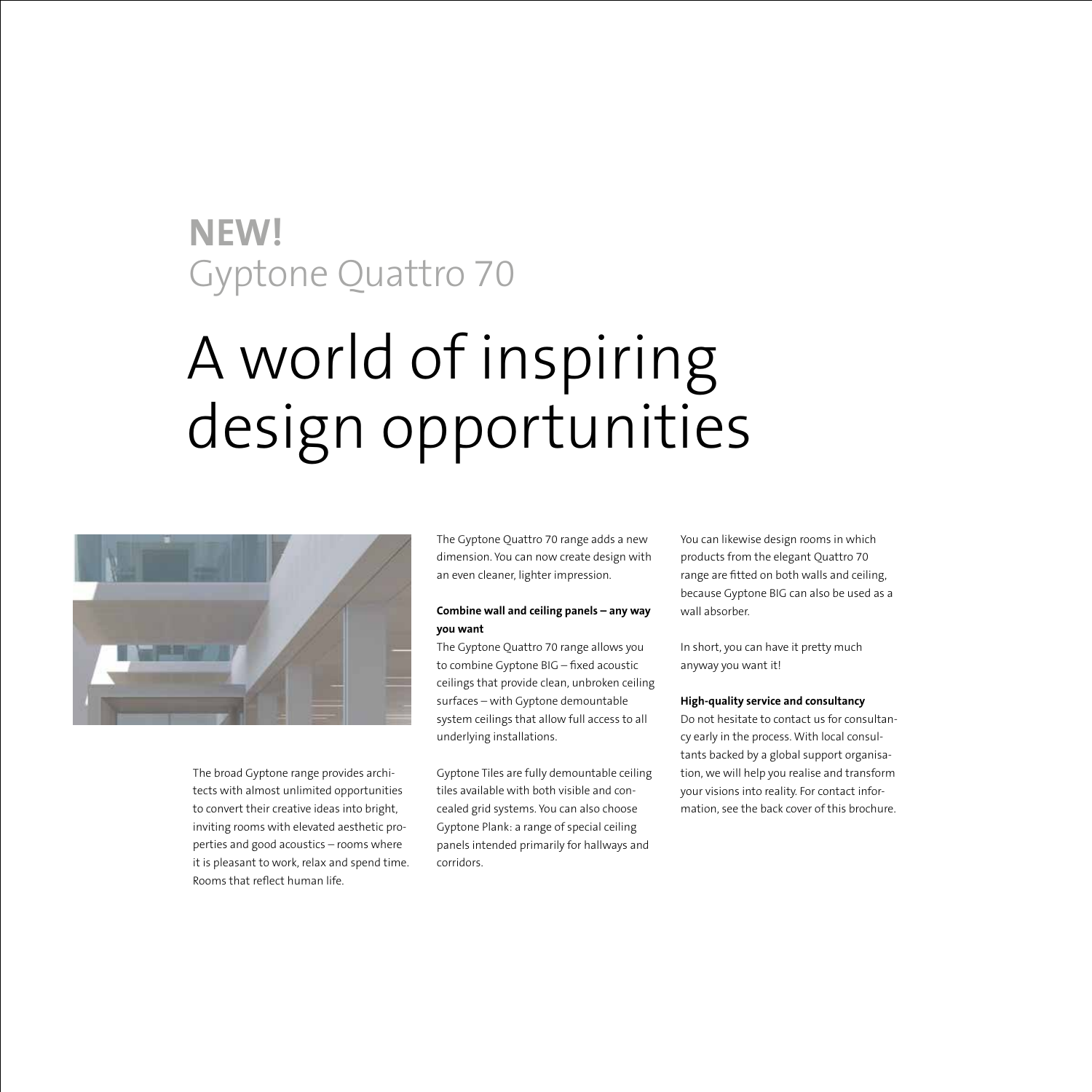### $\bullet \ \blacksquare \ \bullet \ \equiv$

un m Va

**Little** 

2

**Carl Ut** 

The Gyptone Quattro 70 range can be fitted to both walls and ceilings, which means you can create a consistent expression with excellent acoustics.

Į

ak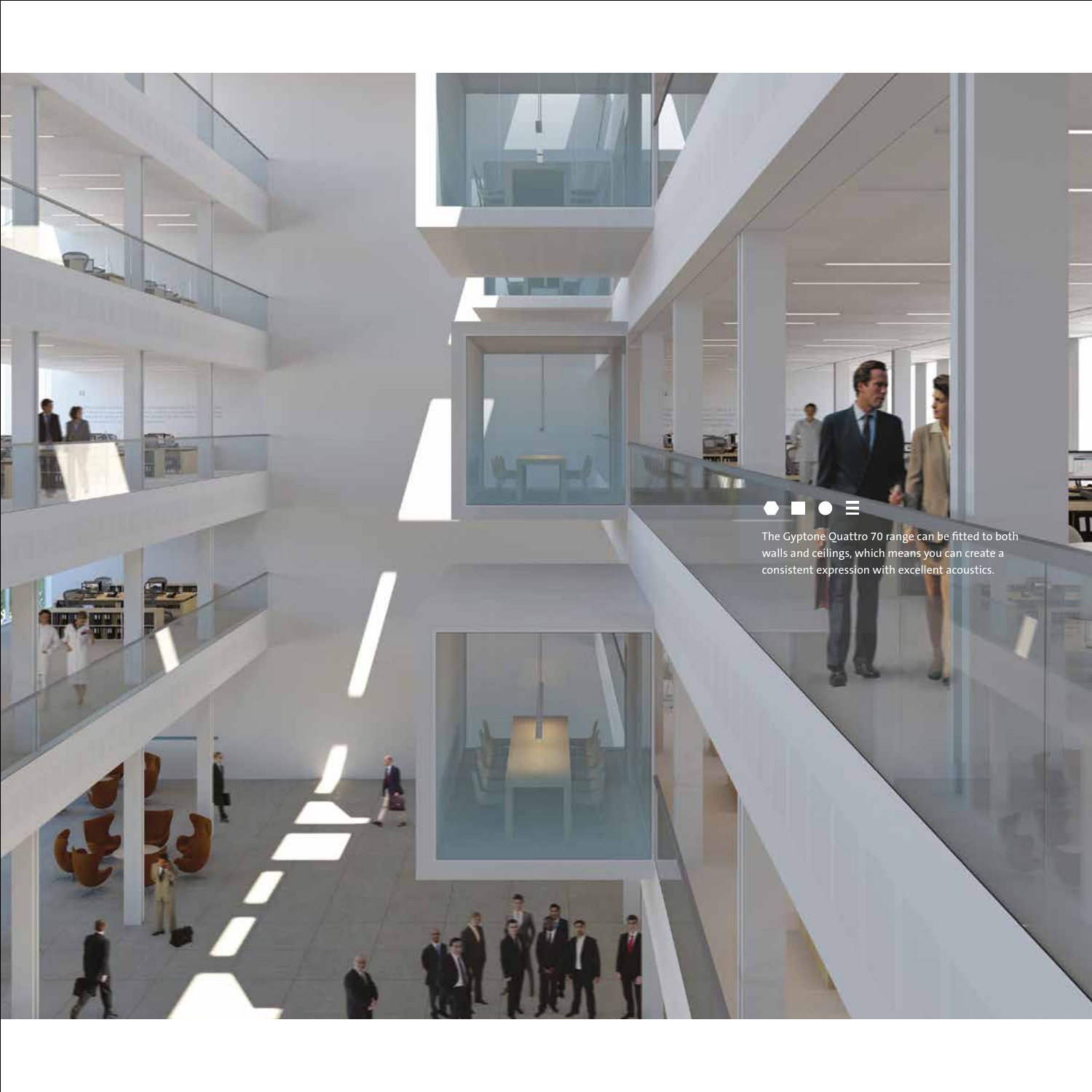## $\bullet \bullet \bullet \equiv$

Gyptone Quattro 70 is a robust, hard-wearing solution which helps to ensure a long service life.

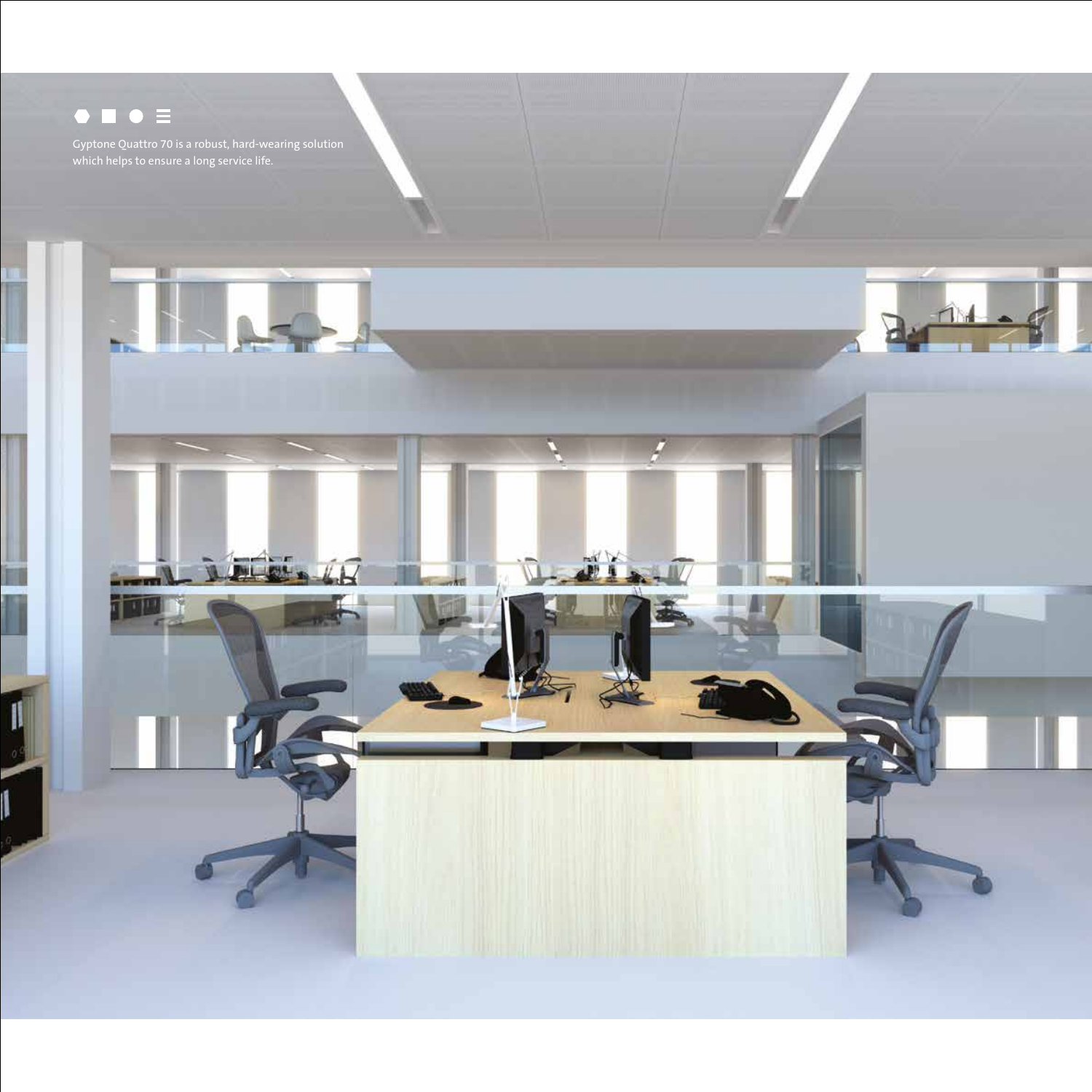# Practical design and economical solution

All products in the Gyptone Quattro 70 range are simple to install and maintain. Designed to last, they can withstand the effects of an active, busy environment.

#### **Superior durability and simple maintenance mean economical solutions**

Gyptone acoustic ceilings are durable and hard-wearing – they can easily withstand everyday use, even in 'tough' environments such as schools and hallways. That is why Gyptone is the ideal ceiling solution in places where primary considerations are good acoustics backed by a long service life.

What is more, Gyptone acoustic ceilings are simple to maintain. They can be cleaned with a moist cloth and a mild, ordinary cleaning agent – simple as that.

All in all, this means that Gyptone gypsum ceilings are significantly cheaper to maintain than other ceiling systems. And with a service life in excess of 50 years, this translates into an extremely economical solution. Gyptone is tested in real life

#### **Practical design with easy integration of installations**

Gyptone ceilings are tried and tested, complete and flexible systems developed with a view to ensuring simple and secure installation, backed by smooth integration of lights, ventilation units and sprinklers. It is also quick and simple to cut and adapt the individual panels with a knife.

The boards and tiles are strong, and can support light fittings and other installations weighing up to 3 kg. The tiles with Edge D2 for concealed grid systems can handle weights of up to 1 kg.

All Gyptone system ceilings are fully demountable, allowing unhindered access to all underlying installations. In the Gyptone BIG fixed ceilings, installations can be reached easily via almost invisible Access Panels that provide much better access than other corresponding ceilings.

#### **Paint again and again without losing acoustic properties**

All Gyptone ceilings can be painted repeatedly without losing their acoustic properties – unlike many other types of acoustic ceiling. You can paint them over and over again. This translates into a long service life and low operating costs. At the same time, it means that you can always choose precisely the colour you want for your walls and ceilings.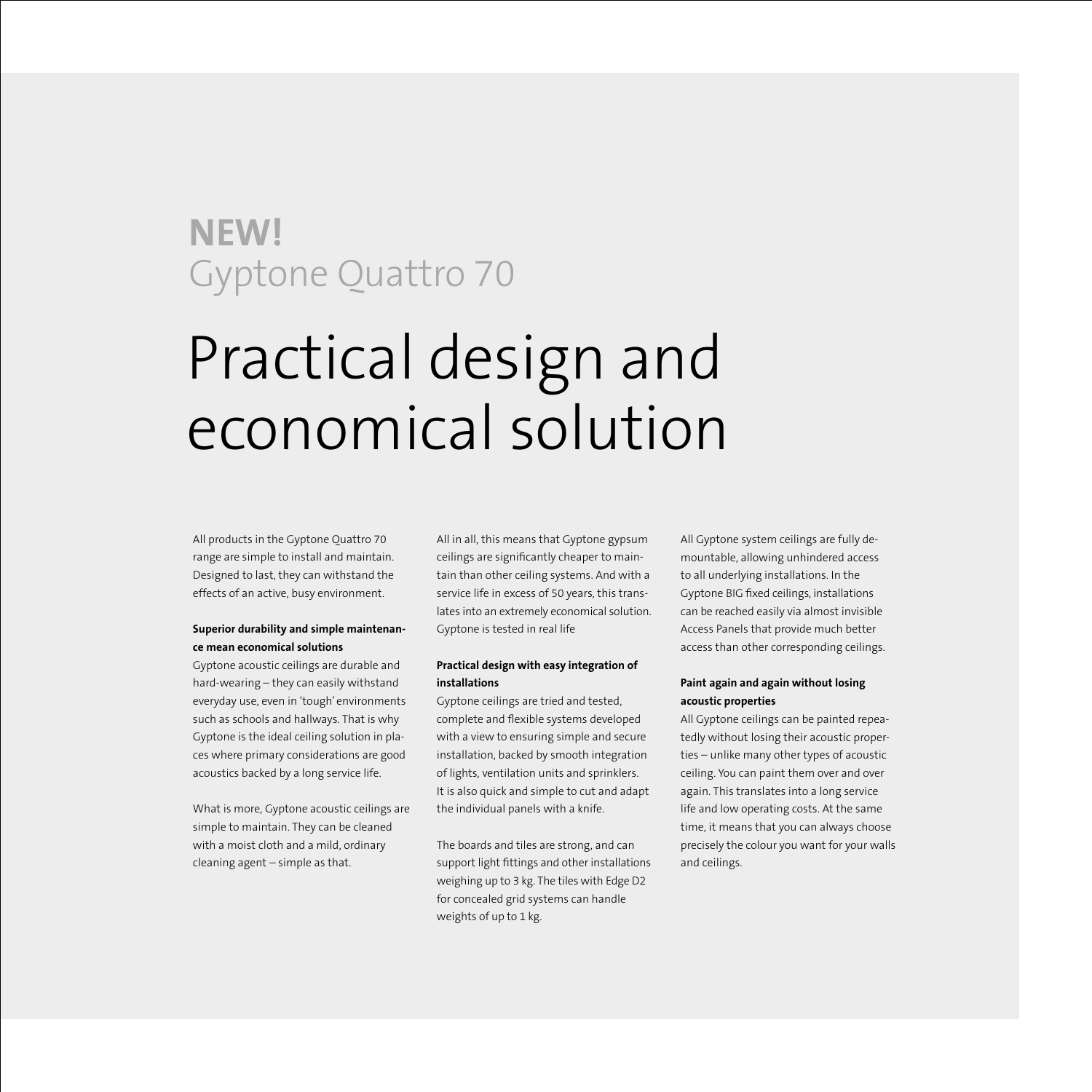# BIG boards, tiles and planks – for all purposes

#### Gyptone has a wide range of different designs and sizes, and the panels are simple to adapt to any construction project. All products in the Quattro 70 range feature square perforations measuring 3 x 3 mm, with centre-to-centre (cc) spacing of 8.33 mm.

#### **Acoustic properties**

The precise acoustic properties of the individual products are listed in our product data sheets. You can pick up product data sheets from your local sales consultant or download them (in English) from gyptone.com

### **Fire**

A2-s1, d0.

#### **Painting and filling**

Gyptone Tiles and Plank products are supplied painted white (NCS 0500) with a gloss value of 5-9, cf. ISO 2813.

Gyptone BIG boards are supplied unpainted, with four tapered edges. These edges provide a significantly improved foundation for flat filling and finishing the joins. The final result is a smooth, attractive ceiling surface with no visible joins. Use a short-haired roller for the subsequent painting. Do not spray paint perforated panels, as this substantially diminishes the sound absorption properties.

#### **Order samples**

We will be happy to send you samples of one or more of our products.

For contact information, see the back cover of this brochure.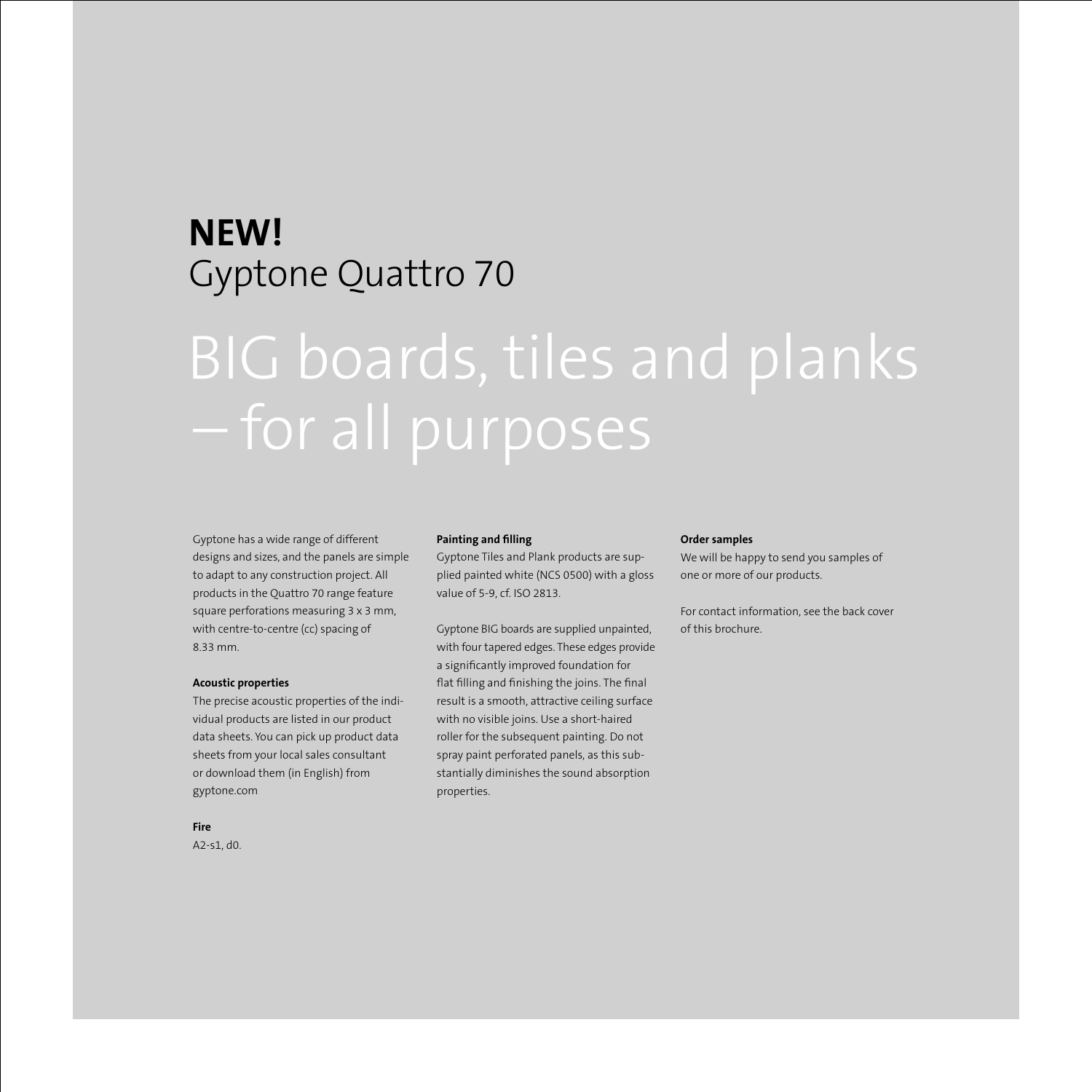### **Demountable ceilings**

**Gyptone Quattro 70 – Tiles** 

**Panel size:** 600 x 600 mm. **Panel thickness:** 10 mm (edges A+E), 12.5 mm (edge D2). **Perforated area:** 11 %. **Weight:** 8 kg/m2 .

### **Fixed ceilings**

**Gyptone Quattro 71 – BIG boards**

**Panel size:** 1200 x 2400 mm. **Panel thickness:** 12.5 mm. **Perforated area:** 9 %. **Weight:** 8 kg/m2 .

### **Gyptone Quattro 75 – Planks**

Demountable ceilings designed specifically for corridors and walkways.

**Panel size:** 300 x 1800/2400 mm. **Panel thickness:** 12.5 mm. **Perforated area:** 10.5 %. Weight: 8 kg/m<sup>2</sup>.



#### **Gyptone Quattro 71 – Access Panel**

#### **Access panel incl. frame:**  600 x 600 mm. **Opening dimensions:**  $510 \times 510$  mm. **Weight:** Frame: 0.9 kg, Hatch 3.6 kg. **Perforated area:** 10.5 %. **Panel thickness:** 12.5 mm.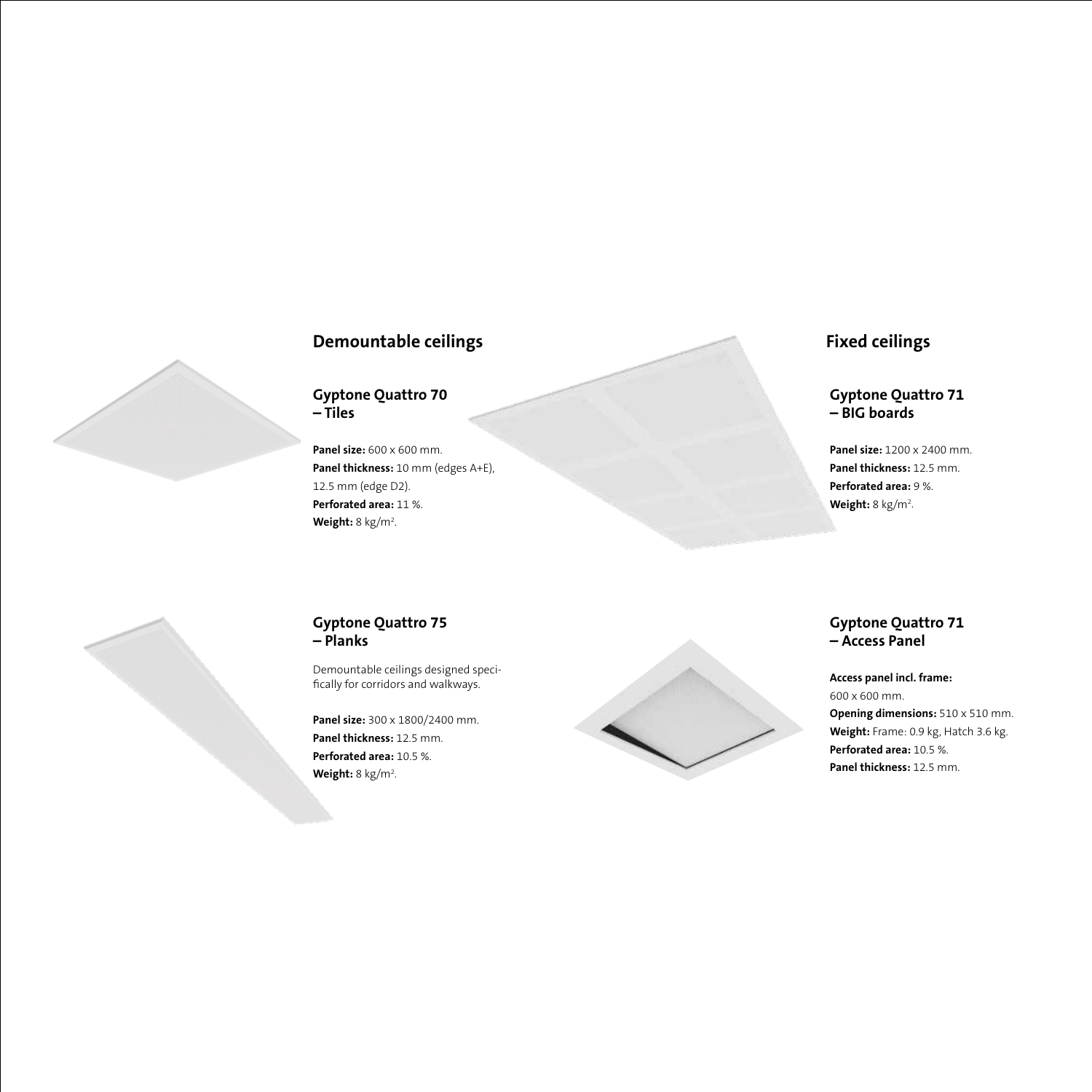

 $\left| \Pi \right|$ 

Gyptone Quattro 70 means cleaner air and pleasant acoustics. The comfort level boosts job satisfaction and efficiency in offices.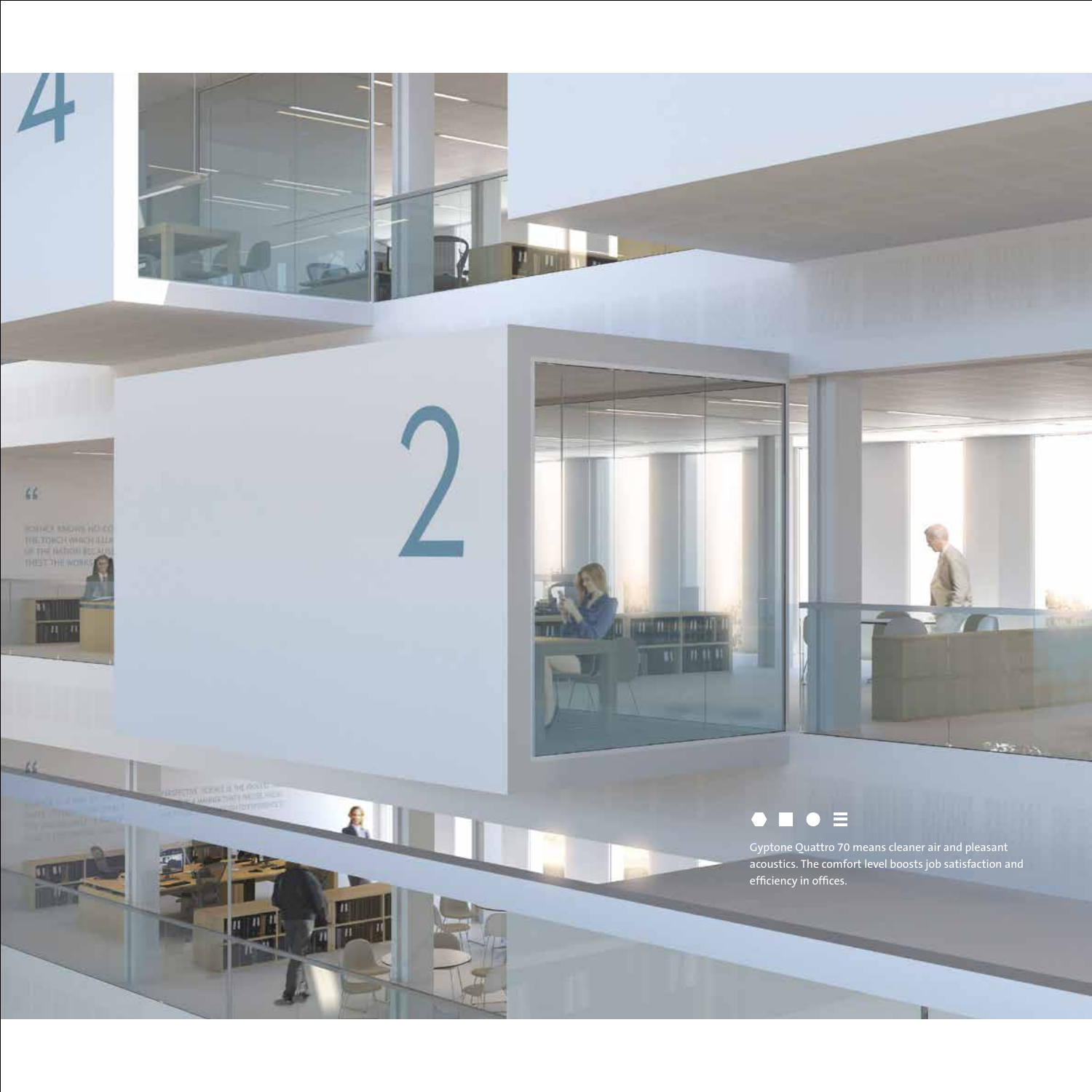# Healthy indoor climate and sustainable construction

Gyptone acoustic ceilings contribute to a pleasant and healthy indoor climate. The products are also eco-friendly with low environmental impact.

#### **Good indoor climate boosts efficiency**

As we spend up to 90 % of our lives indoors, the comfort level in offices and education institutions, for example, is crucial to whether we feel at ease and able to work efficiently. That is why Gyptone works continuously to develop ceiling solutions that contribute to generating an indoor climate that is comfortable to spend time in and free from hazardous substances.

#### **Cleaner air with Gyptone Activ' Air**

Gyptone Quattro 70 and other Gyptone products are natural products, free from emissions. And that is not all. Gyptone acoustic ceilings can actually purify the air and improve the indoor environment. Activ' Air ceilings break down 60 % of the harmful formaldehyde in the air, which stems from sources including computer equipment, carpets, fittings and furnishings, and paint.

#### **Completely natural material**

All Gyptone products are made of gypsum, which is a completely natural material. We also use eco-friendly recycled paper. The materials have been carefully chosen to ensure, that the products are fully recyclable, and that they do not emit hazardous substances into the environment.

#### **Best in class as regards sustainability**

Gyptone acoustic ceilings feature some of the lowest values on the market for carbon emissions, and for consumption of water and energy.

This is the result of more than 20 years of focusing concertedly on environmental responsibility and a sustainable life cycle, based on the 'cradle to cradle' principle.

Gyptone's EPD – Environmental Product Declaration – is therefore one of the very best on the market. An EPD is a document that presents transparent and comparable information about a product's environmental impact throughout its life cycle.